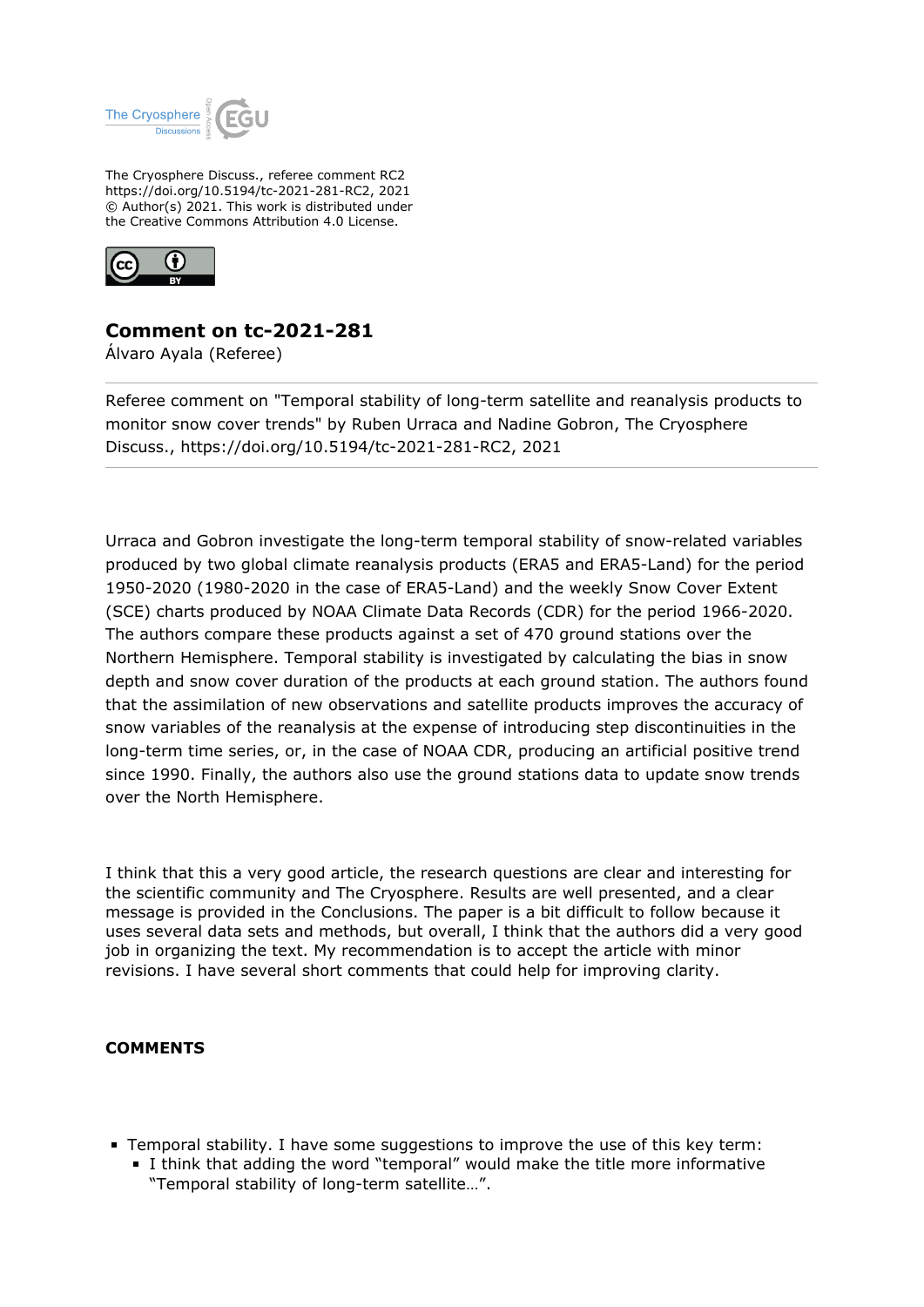- Please provide a formal definition of temporal stability in the Introduction. Paragraph 5 could be a good option. In the glossary of GCOS (2016): "Stability may be thought of as the extent to which the uncertainty of measurement remains constant with time. In this publication, values in Annex A under "stability" refer to the maximum acceptable change in systematic error, usually per decade." The thresholds defined by GCOS could be written next to the chosen definition.
- As the authors don't use data from Canada it might be good to comment about the limitations of the analyses of snow trends in the Northern Hemisphere.

## **SUGGESTED TECHNICAL CORRECTIONS**

2: The acronym EO is not used again in the article.

2: I would remove the parenthesis.

3: "Temporal stability is essential but…" Essential for what?

5: "some longest satellite and reanalysis products" but NOAA CDR was not originally a satellite product, or yes? Maybe you can find a more general term than satellite?

11: lack of direct data assimilation

11: at the expense of

14-15: This sentence is a bit confusing. I would suggest using here the "trade-off" sentence of the conclusions.

25: What variable would be "snow-albedo feedback" with units W m-2 K-1? Can you be more specific?

32: What do you mean by "changing vegetation"? Do you mean seasonal changes? Does it affect the spatial representativity of ground stations?

34: What is the source for the 11 long-term stations in the Southern Hemisphere? In Chile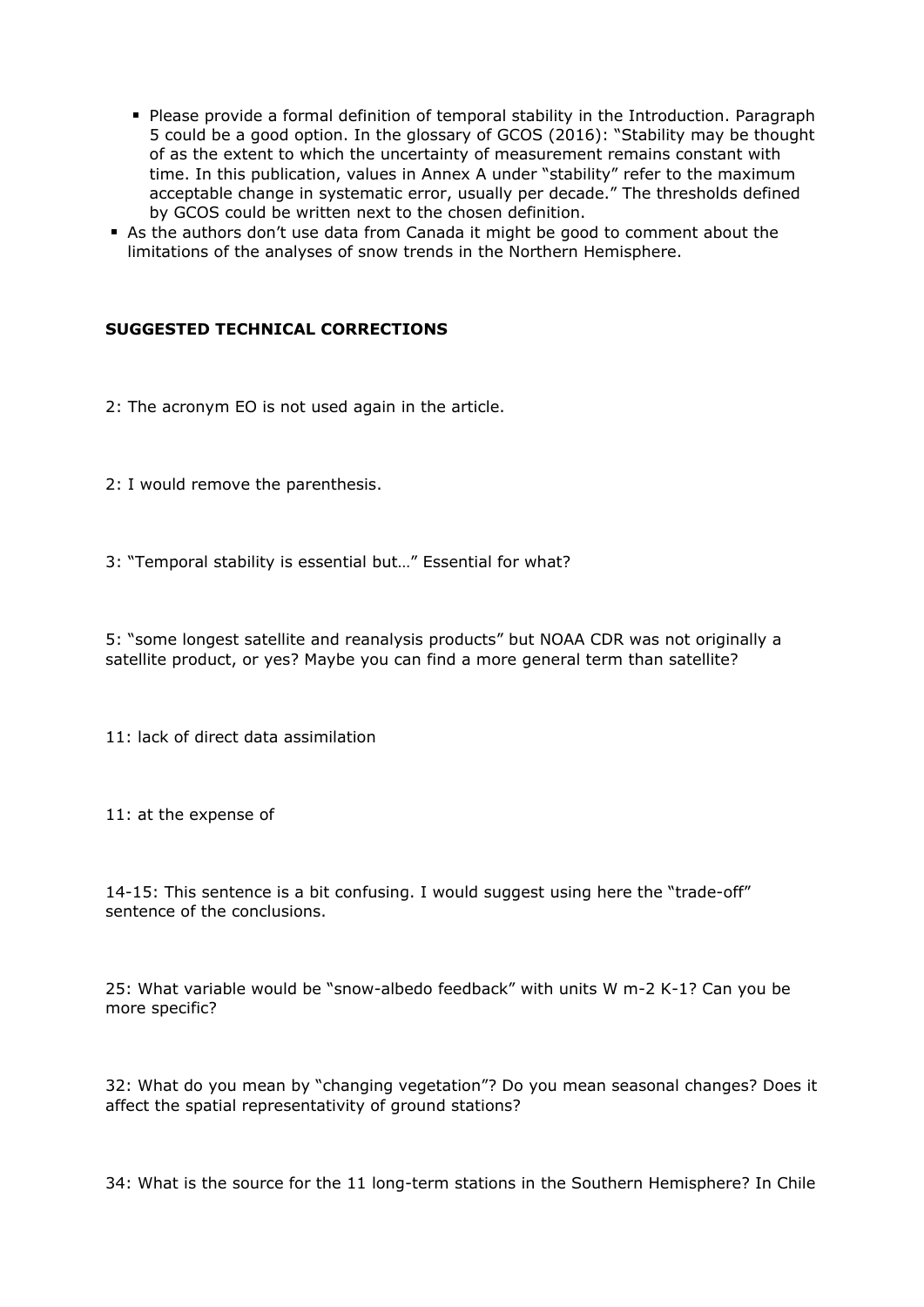and Argentina there are several snow stations with long-term data, although not with a very high frequency (Masiokas et al., 2006).

46: On the other hand, microwave-based…

74-75: Please explain what data are used to update the trends.

98: "consistent with" wouldn't be more precise "derived from"?

101-102: "but snow…" can be deleted as is a repetition from the previous paragraph.

141: series.

159: "The course products evaluated" this is a bit unclear as it seems that you are evaluating the reanalysis. Please replace by something like: "The coarse pixels correspond to that of ERA5 and ERA5-Land"

160: Why did you choose 2015?

184: 50 or 5%?

185: in the middle of these values

226: affected by the station removal.

233: SSE<=4.01

252: RIHMI instead of RIHIMI. There might be more typos with this acronym, please revise.